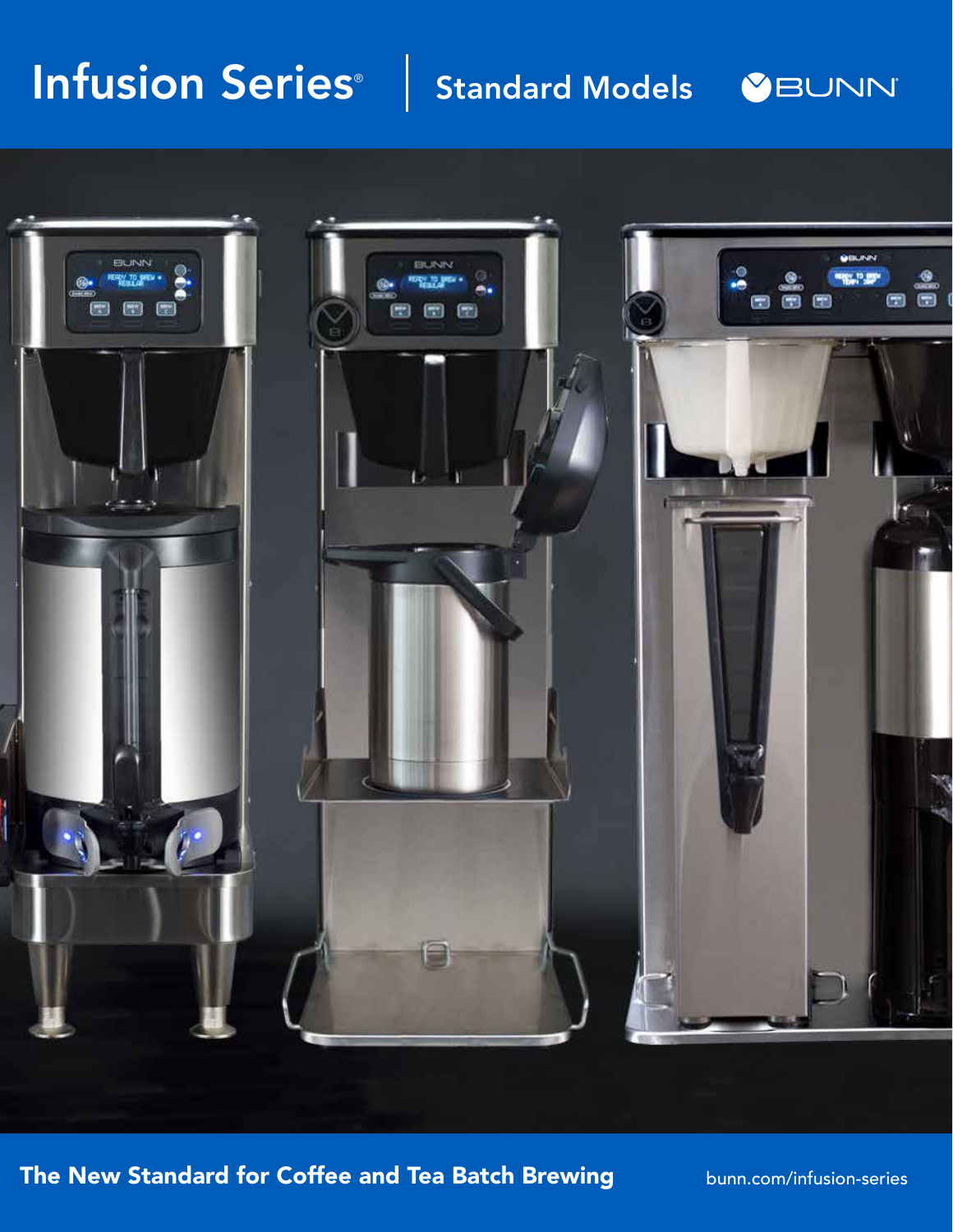# **INFUSION SERIES**

The **NEW Infusion Series**<sup>®</sup> coffee and tea equipment platform provides BEST RESULT IN THE CUP™ performance with the proven industry knowledge to deliver the lowest cost of ownership. The platform is designed with interchangeability in mind to adapt to nearly every channel and serving environment. Every Thermal Server and Thermofresh server currently in use with the ICB and ITCB systems can be used (server heights must be matched to appropriately sized brewers).



#### Coffee

#### (*ICB, ICB DV Tall)*

Infusion Series standard models feature advanced BUNN brewing technology that allows users to precisely and consistently meet specific flavor profiles while also reducing training and labor costs.

#### Soft Heat *(SH)*

A docking server system with technology that thermostatically controls and automatically shuts off heat in the docking system once the preset temperature is reached and additionally monitors server volume. This is more beneficial than traditional warmer plates that heat continuously.

## Iced Tea

*(ITB, ITB DD, ITB DD with Sweetener)*  Available with dual dilution, and/or sweetener capability. Dual dilution allows for two containers to be brewed into from a single footprint. The sweetener feature allows for sweetener to be added during the dilution cycle.

Coffee and Tea Combination *(ITCB)*  Provide the advantage of batch brewing coffee and tea from a single footprint.

## Dual Voltage *(DV)*

Available for use where the electrical requirements may change or when electrical parameters have not yet been defined.

*NOTE: While the New Soft Heat brewers can accommodate the current line of Thermal and Thermofresh server, only New Infusion Soft Heat Servers will work with the New Infusion Soft Heat Systems.* 

## **MBUNN**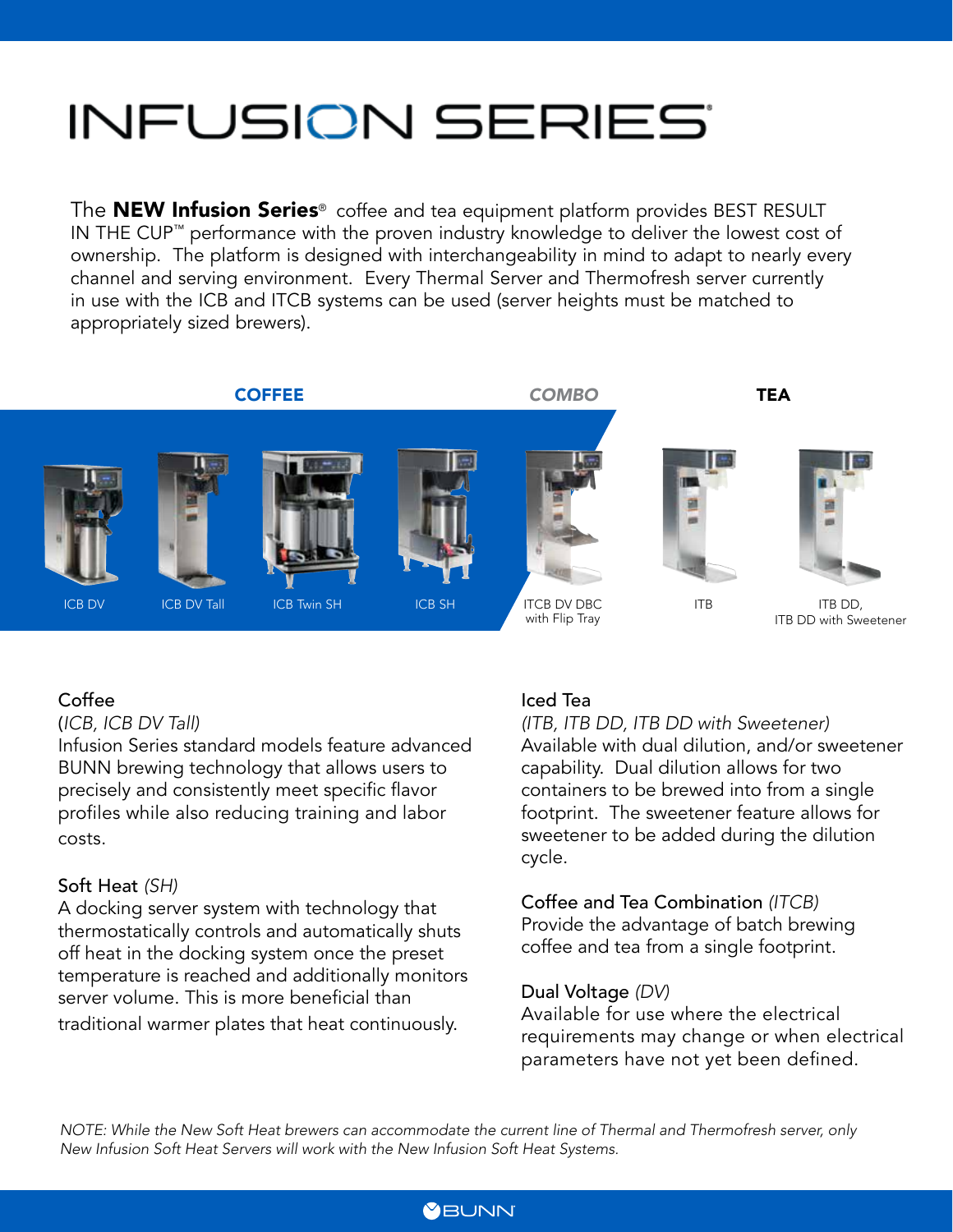## ENGAGEMENT WITH THE EQUIPMENT

A funnel lock protects the operator from removing the brew basket during programmed coffee and drip out cycles.

The SplashGard $^\circ$  in the brew basket directs the hot brew water and warm coffee grounds away from the operator's hands.

Create a recipe on your computer, upload it to a flash drive, then simply download that recipe via the brewer's USB port.



Ergonomic server faucets are contoured for a firm grip and easy dispensing.



The brew basket's petal-shaped handle provides operators with a sturdy, balanced grip.



Fast flow hot water faucets are ADA compatible.



The **NEW Infusion Series<sup>®</sup>** platform achieves superior uniformity of extraction through the combination of brew basket design, Peak Extraction™ sprayhead, optimal brew water and water delivered in pulse sequences.

The unique Peak Extraction sprayhead features grooves that protect and isolate the directional stream holes and capture minerals.

Directional spray streams fully cover the coffee bed to give full saturation.

Shower jets line the peaks of our exclusive sprayhead, offering a high-performance spray that is undeterred by mineral build up.

Complete coverage of the brew basket ensures even extraction of coffee grounds.



## SPRAY PATTERN COVERAGE

Sprayheads are critical to determining how and where water comes in contact with the grounds.

*Proper grounds saturation will provide a balanced extraction from A, B and C zones.*